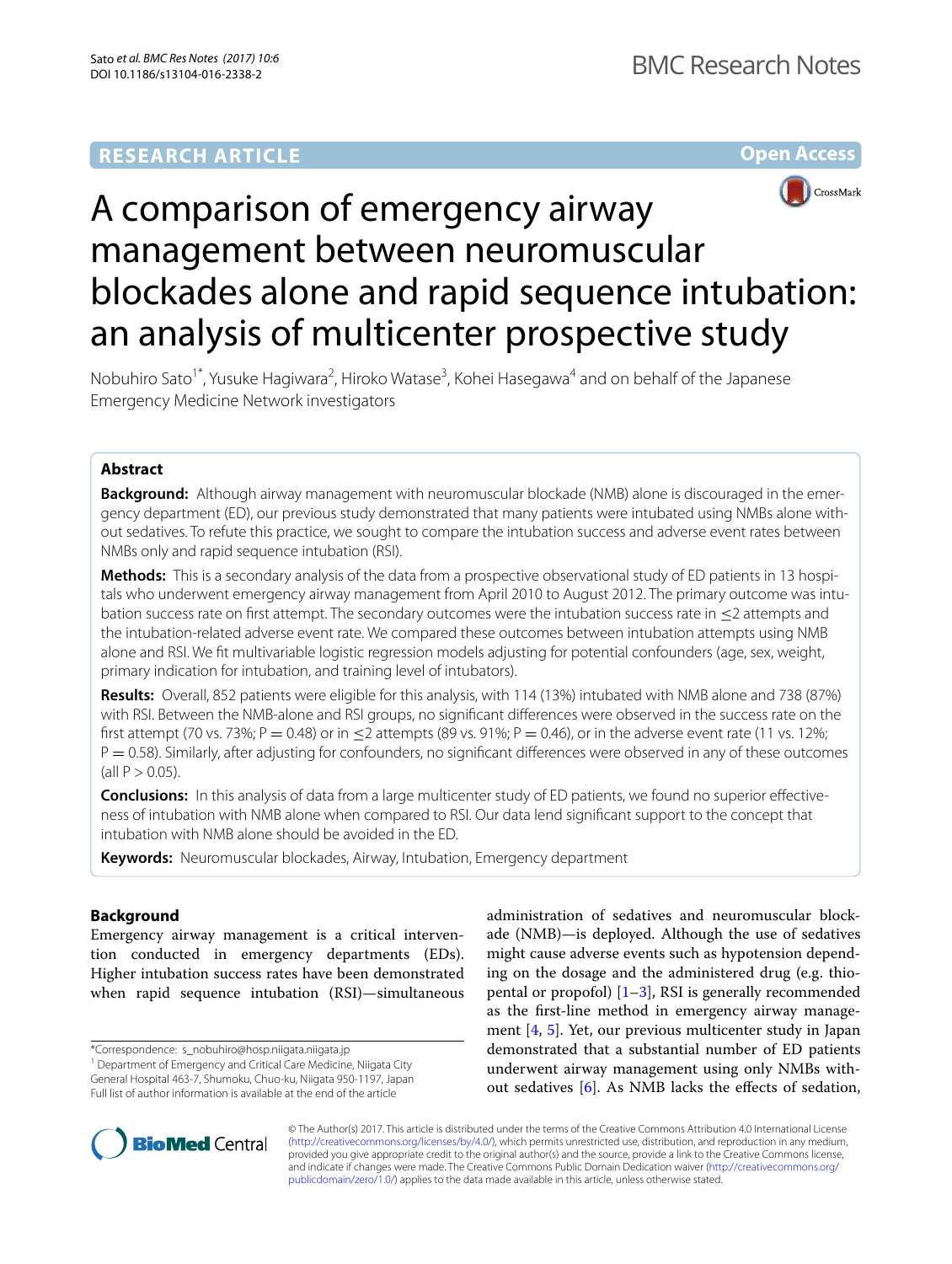amnesia, and analgesia, this approach results in an unsettling and uncomfortable experience in non-comatose patients [[7,](#page-6-5) [8](#page-6-6)]. Therefore, emergency airway management with NMB alone should be avoided. However, to our knowledge, no studies have examined the effectiveness of emergency airway management with NMB alone to refute this approach.

In this context, by using the data from a multicenter prospective study of ED airway management, we aimed to compare the intubation success and adverse event rates between the patients intubated with NMB alone and those intubated with RSI.

## **Methods**

## **Study design, setting, and participants**

This study was a secondary analysis of the Japanese Emergency Airway Network (JEAN) Registry, a prospective observational multicenter data registry designed to characterize the current ED airway management in Japan. The study setting, methods of measurement, and measured variables were as previously described [\[6](#page-6-4), [9–](#page-6-7)[11](#page-6-8)]. Briefly, JEAN was initiated in April 2010 as consortium of 13 academic and community medical centers across Japan. All 13 EDs had emergency attending physicians, and 12 had affiliations with an emergency medicine residency program. The participating institutions were certified as Level I ( $n = 11$ ) or Level II equivalent ( $n = 2$ ) trauma centers and had a mean ED census of approximately 29,000 patient visits per year (range 10,000– 67,000). In this multicenter observational study with an aim to describe the current airway management in Japanese EDs, we did not specify the drugs or dosages to be used. A prefixed or predetermined dose was not used across the sites. The Institutional Review Board of each participating hospital (Fukui University Hospital, Fukui Prefectural Hospital, Japanese Red Cross Medical Center of Wakayama, Kameda Medical Center, National Center for Global Health and Medicine, Nagoya Ekisaikai Hospital, Obama Municipal Hospital, Okinawa Chubu Prefectural Hospital, Osaka Saiseikai Senri Hospital, Shonan Kamakura General Hospital, Kurashiki Central Hospital, St. Marianna University School of Medicine Hospital and Niigata City General Hospital) approved the protocol with a waiver of informed consent obtained prior to data collection because it was not feasible to obtain consent from patients who require a life-saving emergency procedure-emergency airway management, and this observational study was considered a "minimal risk" study.

Data were gathered prospectively over a 29-month period (April 2010 to August 2012). Adult and pediatric patients who presented to one of these EDs and underwent emergency intubation were eligible for inclusion.

## **Outcome measures**

The primary outcome measure was intubation success on first attempt. The secondary outcome measures were intubation success in ≤2 attempts and intubation-related adverse event rate. Intubation success was defined as proper placement of the endotracheal tube through the vocal cords with confirmation by quantitative or colorimetric end-tidal carbon dioxide monitoring [\[4,](#page-6-2) [6](#page-6-4), [9](#page-6-7), [10\]](#page-6-9). We defined the intubation-related adverse events as any adverse events that were potentially related to the procedure itself or occurred during the ED course after intubation. We did not define a specific time-period of intubation-related adverse events, as half-life of sedatives and neuromuscular blocking agents and the physiologic reserve of patients varied widely. Adverse event included esophageal intubation, main bronchial intubation, lip or dental trauma, vomiting, airway trauma, dysrhythmia, hypotension, hypoxemia and death [[9\]](#page-6-7). Esophageal intubation was defined as misplacement of the tracheal tube in the upper esophagus or hypopharynx with a lapse of time and desaturation (pulse oximetry saturation <90%) before the removal of the misplaced tube. Vomiting was defined as gastric contents that required suction removal during laryngoscopy in a previously clear airway. A previous clear airway was defined as airway without visualized gastric contents during laryngoscopy. Hypoxemia was defined as pulse oximetry saturation <90% during an intubation attempt that was potentially-related to the intubation procedure, not secondary to esophageal intubation. Therefore, unchanged hypoxemia was not considered as an adverse event. Hypotension was defined as systolic blood pressure <90 mm Hg. Cardiac arrest included asystole or pulseless electric activity and cardiopulmonary resuscitation during or after intubation. By contrast, we excluded patients who already had cardiac arrest before the intubation procedures.

## **Data analysis**

For the purpose of this analysis, we identified patients who underwent their first intubation attempt using NMB alone and those with RSI. We excluded patients involving cardiopulmonary arrest prior to emergency airway management, subsequent intubation with alternate methods when the first attempt failed. We also excluded intubation using non-direct-laryngoscopy (e.g. video laryngoscopy or fibroscopy) or the use of a gum-elastic-bougie because all cases which used these devices were intubated with only RSI.

We compared the outcomes between intubation attempts using NMB alone and RSI, by fitting two logistic regression models (unadjusted and adjusted for selected variables) using each of the three outcomes as dependent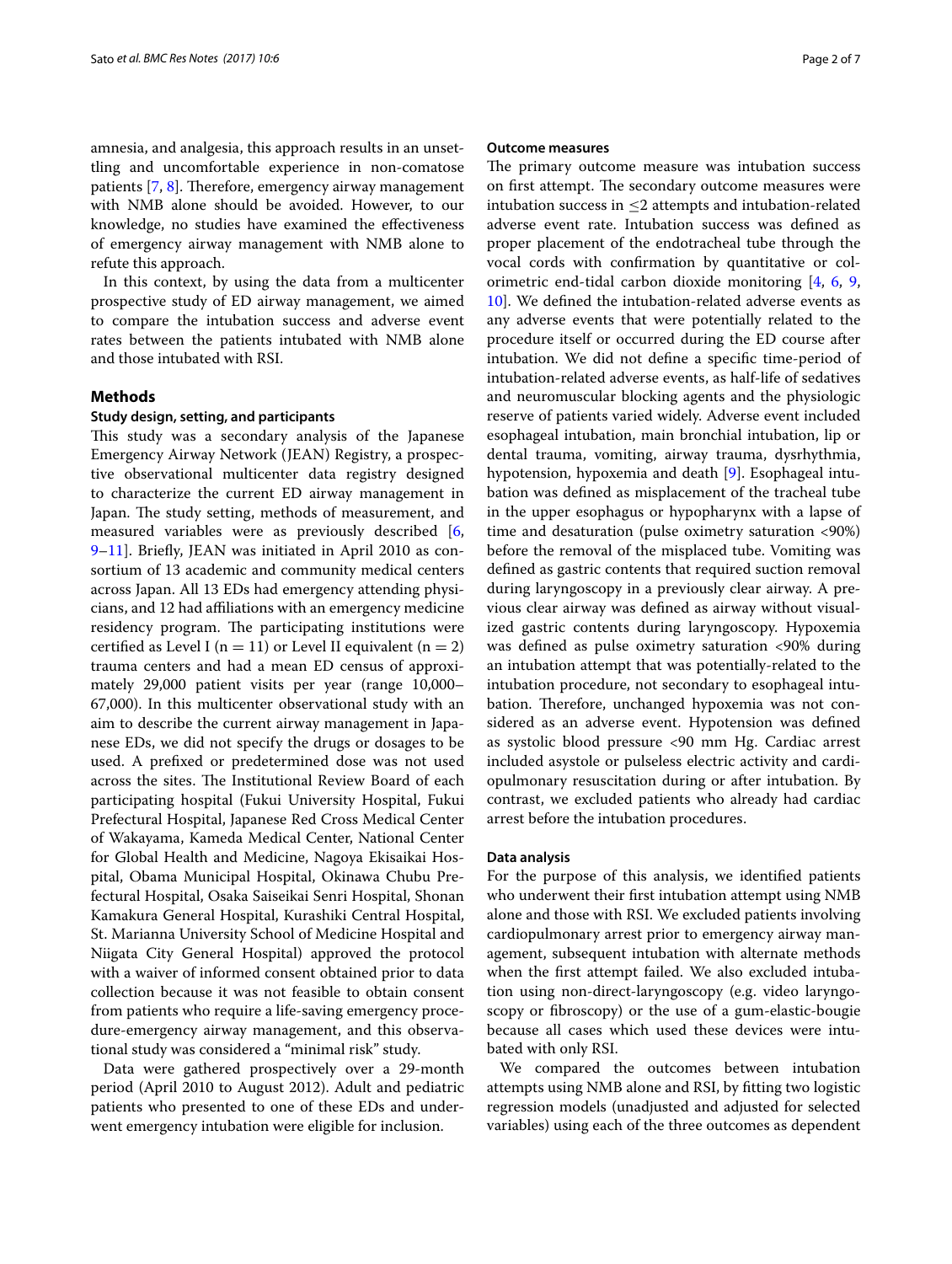variables. A set of potential confounders was selected a priori based on biological plausibility and a priori knowledge. These included age, sex, body weight, primary indication for intubation (shock, altered mental status, or others) [\[2](#page-6-10), [12](#page-6-11), [13\]](#page-6-12), and training level of intubator [[4,](#page-6-2) [9,](#page-6-7) [10](#page-6-9), [14,](#page-6-13) [15\]](#page-6-14). In the sensitivity analyses, we stratified the model by indication and intubator characteristics. All analyses were conducted with JMP statistical software version 9 (SAS Institute Inc., Cary, NC, USA).

## **Results**

During the 29-month period, 4094 encounters (capture rate, 96%) were recorded in the registry. Of these, 893 patients underwent the first intubation attempt using either NMB alone or RSI. Excluded patients were those who were intubated with non-direct-laryngoscopy  $(n = 19)$ , underwent subsequent intubation attempts with alternate methods ( $n = 12$ ), had cardiopulmonary arrest  $(n = 8)$ , and had missing data for an outcome  $(n = 2)$ . The remaining 852 patients were eligible for analyses (Fig. [1](#page-2-0)).

Of the patients analyzed, 114 (13%) underwent the first intubation attempt with NMB alone and 738 (87%) with RSI. At the *ED*-level, the proportion of intubations with NMB alone ranged from 0 to 24% (median, 5%; interquartile range [IQR], 0–13%). Patient characteristics for the two groups are shown in Table [1.](#page-3-0) Overall, the median age was 63 years, and 97% were adults. Compared to the RSI group, patients who underwent emergency airway management with NMB alone were younger, and more likely to have altered mental status and to be intubated by resident physicians (all  $P < 0.05$ ).

Between the NMB-alone and RSI groups, no significant differences were observed in the success rate on the first attempt (70 vs. 73%; unadjusted odds ratio [OR], 0.9; 95% confidence interval [CI] 0.6–1.3;  $P = 0.48$ ; Table [2](#page-4-0)) or in  $\leq$  2 attempts (89 vs. 91%; unadjusted OR, 0.8; 95%) CI 0.4–1.5;  $P = 0.46$ ), or in the adverse event rate (11 vs. 12%; unadjusted OR, 0.8; 95% CI 0.4-1.6;  $P = 0.58$ ). Similarly, after adjusting for confounding factors, no significant differences were observed in the success rate on the first attempt (adjusted OR, 1.1; 95% CI 0.7–1.7; Table [3](#page-4-1)) or in  $\leq$ 2 attempts (adjusted OR, 1.2; 95% CI 0.6–2.3), or in the adverse event rate (adjusted OR, 1.2; 95% CI 0.6– 2.4). In the sensitivity analyses, the non-significant results persisted with stratification by indication and intubator characteristics (Table [4\)](#page-4-2).

<span id="page-2-0"></span>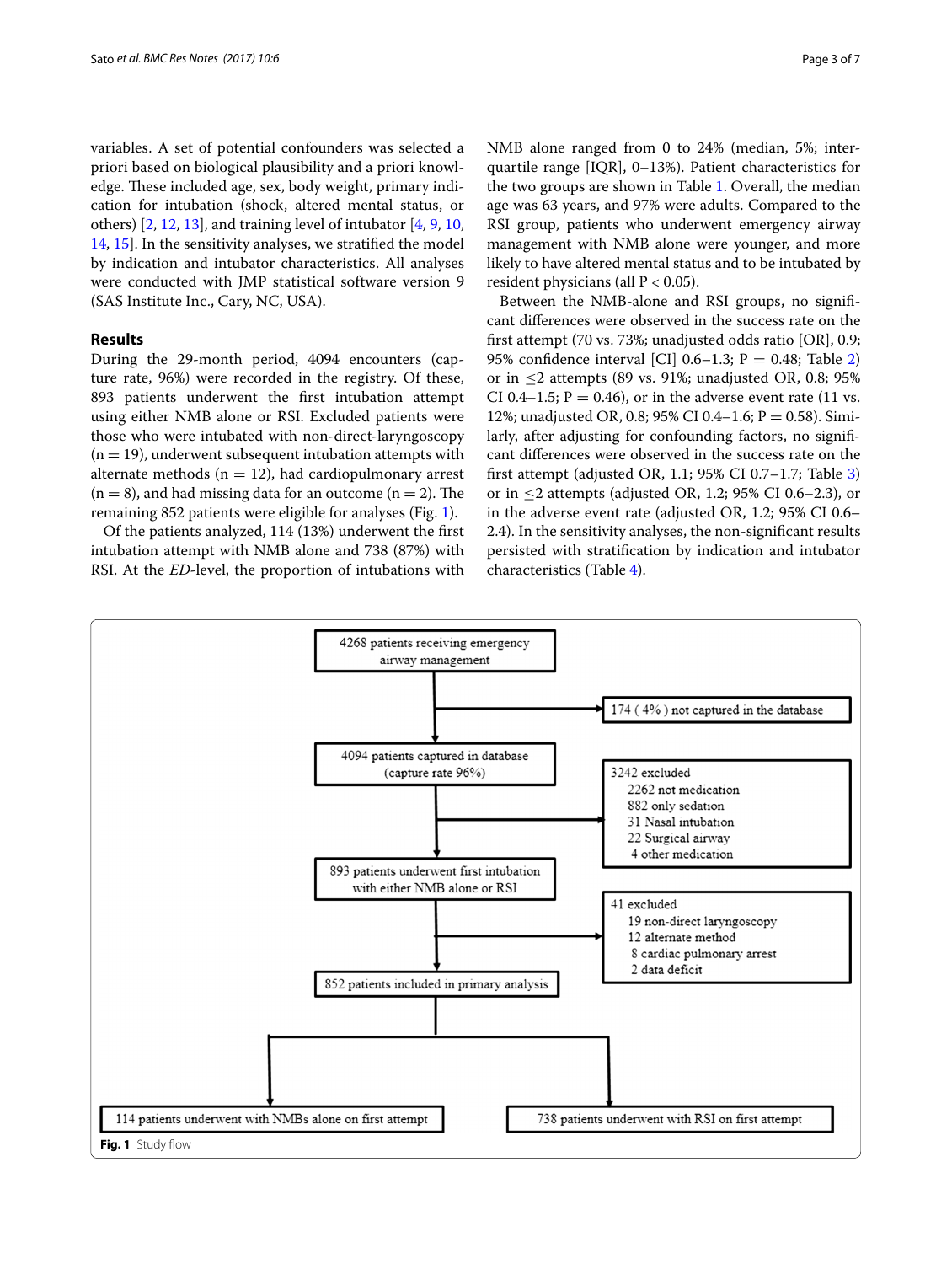| <b>Patient characteristic</b>                    | All $(n = 852)$ | NMB alone ( $n = 114$ ) | $RSI(n = 738)$ | P value  |
|--------------------------------------------------|-----------------|-------------------------|----------------|----------|
| Age, median (IQR), years                         | 63 (48-76)      | 57 (39-72)              | 64 (50-76)     | 0.001    |
| Age $\geq$ 18 years, n (%)                       | 829 (97)        | 112 (98)                | 717 (97)       | 0.50     |
| Female sex, n (%)                                | 327 (38)        | 42 (37)                 | 285 (39)       | 0.72     |
| Body weight, mean (SD), kg                       | 60(14)          | 62(13)                  | 59 (14)        | 0.07     |
| Primary indication, n (%) <sup>a</sup>           |                 |                         |                | < 0.0001 |
| Medical encounters                               | 668 (78)        | 96 (84)                 | 572 (78)       |          |
| Altered mental status                            | 301 (35)        | 78 (68)                 | 223 (30)       |          |
| Respiratory failure                              | 241 (28)        | 5(4)                    | 236 (32)       |          |
| Shock                                            | 104(12)         | 12(11)                  | 89 (12)        |          |
| Airway obstruction                               | 9(1)            | 0(0)                    | 10(1)          |          |
| Asthma                                           | 6(1)            | 0(0)                    | 6(1)           |          |
| Other medical                                    | 7(1)            | 0(0)                    | 7(1)           |          |
| Trauma encounter                                 | 184 (22)        | 18 (16)                 | 166 (22)       |          |
| Head trauma                                      | 74 (9)          | 12(11)                  | 62(8)          |          |
| Shock                                            | 59(7)           | 5(4)                    | 54(7)          |          |
| Multiple trauma                                  | 8(1)            | 0(0)                    | 8(1)           |          |
| Facial/neck trauma                               | 15(2)           | 1(1)                    | 14(2)          |          |
| Burn/inhalation                                  | 22(3)           | 0(0)                    | 22(3)          |          |
| Other trauma                                     | 6(1)            | 0(0)                    | 6(1)           |          |
| Type of sedatives, n (%) <sup>a</sup>            |                 |                         |                |          |
| Midazolam                                        | 420 (49)        | 0(0)                    | 420 (57)       |          |
| Diazepam                                         | 100(12)         | 0(0)                    | 100(14)        |          |
| Propofol                                         | 98 (12)         | 0(0)                    | 98 (13)        |          |
| Ketamine                                         | 83 (10)         | 0(0)                    | 83 (11)        |          |
| Opioid                                           | 17(2)           | 0(0)                    | 17(2)          |          |
| Others                                           | 20(2)           | 0(0)                    | 20(3)          |          |
| Type of NMB, n (%) <sup>a</sup>                  |                 |                         |                |          |
| Rocuronium                                       | 601 (71)        | 81(71)                  | 520 (70)       |          |
| Vecuronium                                       | 180 (21)        | 27(24)                  | 153(21)        |          |
| Succinylcholine                                  | 71 (8)          | 6(5)                    | 65(9)          |          |
| Specialty of first intubator, n (%) <sup>a</sup> |                 |                         |                | 0.016    |
| Emergency physician                              | 192 (23)        | 21 (18)                 | 171(23)        |          |
| Emergency medicine resident                      | 157 (18)        | 24(21)                  | 133 (18)       |          |
| Transitional year resident <sup>b</sup>          | 381 (45)        | 62(54)                  | 319 (43)       |          |
| Other                                            | 122 (14)        | 7(6)                    | 115 (16)       |          |

<span id="page-3-0"></span>**Table 1 Characteristics of patients receiving airway management in the emergency department**

*IQR* interquartile range, *SD* standard deviation, *NMB* neuromuscular blockade *RSI* rapid sequence intubation

a Percentages may not equal 100 due to rounding

<sup>b</sup> Defined as post graduate years 1 or 2

## **Discussion**

In our analysis of a large multicenter study of patients who underwent intubation in the ED, we observed that many patients underwent intubation attempts with NMB alone, with wide inter-hospital variations in the use of this method. Our data also demonstrated no significant differences in rates of intubation success or adverse events between the NMB-alone and RSI groups.

## **Results in context**

To our knowledge, the use of NMB-alone intubation in the ED has not been addressed in the literature, making our present findings difficult to compare. However, previous studies have reported that absence of concurrent sedation was common among patients receiving long-acting neuromuscular paralysis during transportation between hospitals and NMB-alone or inadequate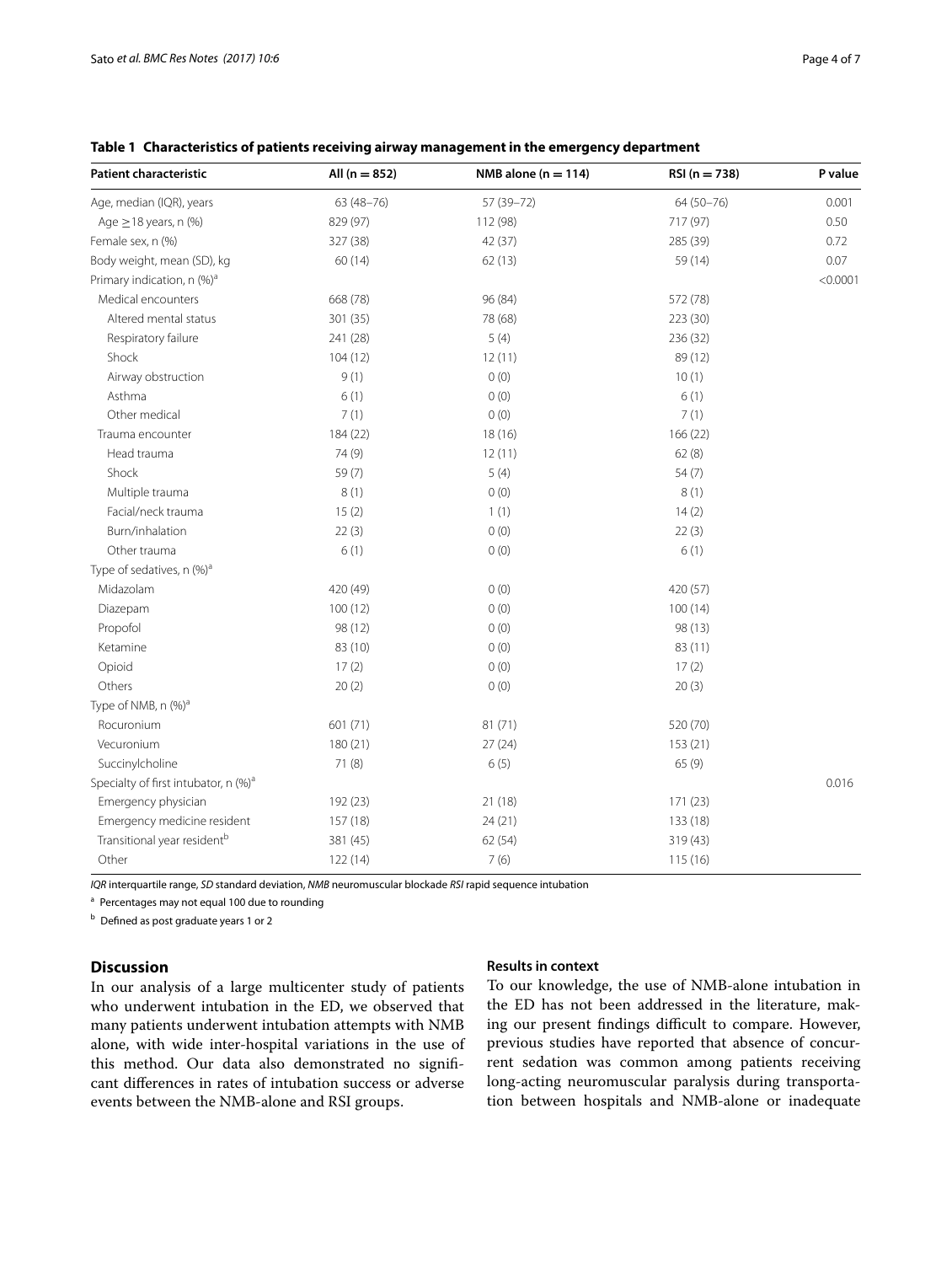|                             | n (%)             |                         |                | Unadjusted OR for NMB alone | P value |
|-----------------------------|-------------------|-------------------------|----------------|-----------------------------|---------|
|                             | All ( $n = 852$ ) | NMB alone ( $n = 114$ ) | $RSI(n = 738)$ | OR (95% CI)                 |         |
| Successful on 1st attempt   | 621 (73)          | 80 (70)                 | 541 (73)       | $0.9(0.6-1.3)$              | 0.48    |
| Successful in <2 attempts   | 771 (90)          | 101 (89)                | 670 (91)       | $0.8(0.4-1.5)$              | 0.46    |
| Adverse events <sup>a</sup> | 103 (12)          | 12 (11)                 | 91(12)         | $0.8(0.4-1.6)$              | 0.58    |

## <span id="page-4-0"></span>**Table 2 Unadjusted success rates and adverse event rates, according to intubation method**

*NMB* neuromuscular blockade, *RSI* rapid sequence intubation, *OR* odds ratio, *CI* confidence interval

<sup>a</sup> Patients may have more than 1 adverse event

## <span id="page-4-1"></span>**Table 3 Multivariable associations of airway management methods with success rates and adverse event rates**

|                                        | Successful on 1st attempt | Successful in $\leq$ 2 attempts | <b>Adverse events</b> |  |
|----------------------------------------|---------------------------|---------------------------------|-----------------------|--|
|                                        | <b>Adjusted OR</b>        | <b>Adjusted OR</b>              | <b>Adjusted OR</b>    |  |
|                                        | (95% CI)                  | (95% CI)                        | (95% CI)              |  |
| Primary exposure                       |                           |                                 |                       |  |
| NMB alone                              | $1.1(0.7-1.7)$            | $1.2(0.6-2.3)$                  | $1.2(0.6-2.4)$        |  |
| <b>RSI</b>                             | 1 (reference)             | 1 (reference)                   | 1 (reference)         |  |
| Covariate                              |                           |                                 |                       |  |
| Age                                    | $1.0(1.0-1.0)$            | $1.0(1.0-1.0)$                  | $1.0(1.0-1.0)$        |  |
| Female sex                             | $1.0(0.7-1.3)$            | $1.1(0.6-1.8)$                  | $0.6(0.4-1.0)$        |  |
| Body weight                            | $1.0(1.0-1.0)$            | $1.0(1.0-1.0)$                  | $1.0(1.0-1.0)$        |  |
| Primary indication                     |                           |                                 |                       |  |
| Shock                                  | $1.3(0.8-2.1)$            | $1.7(0.8-3.9)$                  | $0.5(0.2-1.0)$        |  |
| Altered mental status                  | $1.2(0.8-1.8)$            | $1.3(0.8-2.3)$                  | $0.9(0.6 - 1.5)$      |  |
| Others                                 | 1 (reference)             | 1 (reference)                   | 1 (reference)         |  |
| Intubator                              |                           |                                 |                       |  |
| Emergency physician                    | 1 (reference)             | 1 (reference)                   | 1 (reference)         |  |
| Emergency medicine resident            | $0.4(0.2 - 0.8)$          | $0.4(0.1-1.3)$                  | $1.5(0.7-3.2)$        |  |
| Traditional year resident <sup>a</sup> | $0.1(0.1-0.2)$            | $0.1(0.03-0.3)$                 | $2.0(1.1-3.8)$        |  |
| Other                                  | $0.3(0.2 - 0.6)$          | $0.4(0.1-1.3)$                  | $2.1(1.0-4.4)$        |  |

*NMB* neuromuscular blockade, *RSI* rapid sequence intubation, *OR*, odds ratio, *CI* confidence interval

<sup>a</sup> Defined as post graduate years 1 or 2

## <span id="page-4-2"></span>**Table 4 Multivariable associations of airway management methods with success rates and adverse event rates**

| <b>Stratification</b>     | Successful on 1st attempt | Successful in $\leq$ 2 attempts | <b>Adverse events</b><br><b>Adjusted OR</b> |  |
|---------------------------|---------------------------|---------------------------------|---------------------------------------------|--|
|                           | <b>Adjusted OR</b>        | <b>Adjusted OR</b>              |                                             |  |
|                           | (95% CI)                  | (95% CI)                        | (95% CI)                                    |  |
| Indication                |                           |                                 |                                             |  |
| Medical encounters        | $1.2(0.7-2.1)$            | $.4(0.6-2.9)$                   | $1.2(0.6-2.7)$                              |  |
| Trauma encounters         | $0.5(0.1-1.8)$            | $0.5(0.02 - 2.8)$               | $0.8(0.2 - 5.8)$                            |  |
| Intubator characteristics |                           |                                 |                                             |  |
| Emergency physician       | $.3(0.5-3.1)$             | Not analysed <sup>a</sup>       | 1.4 (0.4–6.2)                               |  |
| Non-emergency physician   | $1.0(0.6 - 1.7)$          | $.4(0.6-2.8)$                   | $1.1(0.5-2.5)$                              |  |

*NMB* neuromuscular blockade, *RSI* rapid sequence intubation, *OR* odds ratio, *CI* confidence interval

<sup>a</sup> All intubations successful within 2nd attempt

sedation in non-comatose patients was an avoidable medical error [\[16–](#page-6-15)[18\]](#page-6-16). One may argue that emergency airway management with NMB alone has advantages over that with RSI—e.g. a lower frequency of hypotension [\[3](#page-6-1)]. However, our data did not demonstrate superior effectiveness of intubation with NMB alone in either the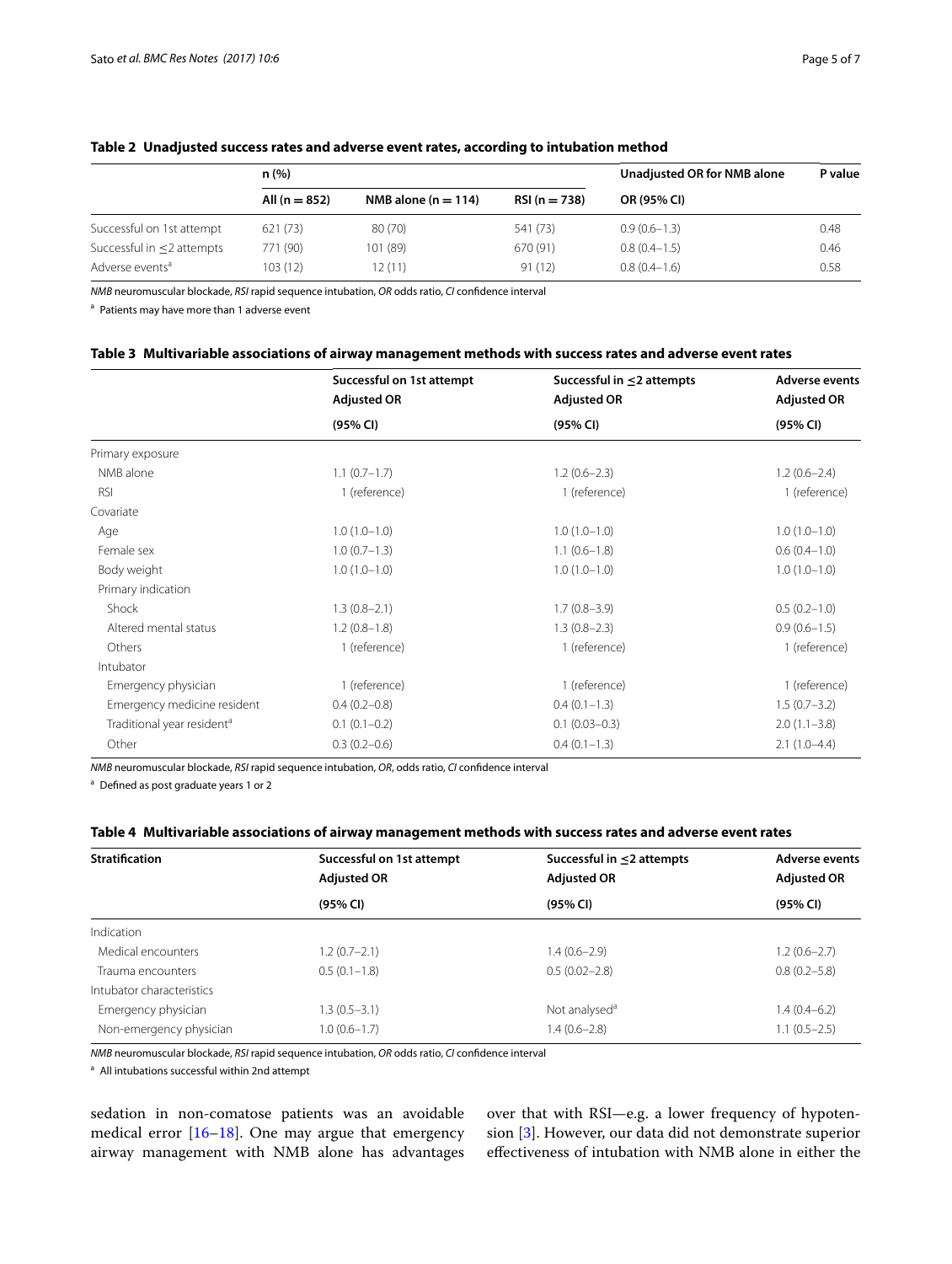adverse event rate or the success rate. This result persisted with several statistical assumptions. Additionally, paralysis without sedation causes pain and psychogenic trauma as well as sympathetic autonomic discharge leading to hypertension and tachycardia, which might worsen intracranial hemorrhage, vascular dissection, and other conditions [\[7](#page-6-5), [8\]](#page-6-6). As the use of etomidate has been discouraged in Japan due to its spectrum of adverse effects, which have been addressed in previous studies, ketamine is a potential alternative to induce sedation in hemodynamically unstable patients [\[3](#page-6-1), [19](#page-6-17)–[22\]](#page-6-18). Collectively, our findings lend significant support to the concept that airway management with NMB alone should be avoided in the ED.

## **Variations in emergency airway management across EDs**

We are struck by a high degree of variation in the use of NMB alone across the participating EDs. The reasons are likely multifocal. Potential explanations include differences in patient populations, physician preferences, procedural experience levels, training background, and institutional policies. In contrast, our previous study indicated a lack of robust evidence-based airway management education and a peer-review process for residency training programs in Japan  $[6]$  $[6]$ . Any or a combination of these factors might explain, at least in part, the wide inter-hospital variation in intubation practice observed in this study.

## **Limitations**

Our study has several potential limitations. First, passive surveillance introduces the potential for self-reporting bias. Underestimation of adverse event rates is therefore possible. However, we used a standardized system with structured data forms, uniform definitions, and a high capture rate [[4\]](#page-6-2). Additionally, assuming a similar underestimation rate of the outcome between groups, this nondifferential misclassification would not have biased our inference. Second, our data predominantly consists of academic EDs in Japan. Our inferences might therefore not be generalizable to other clinical settings. Finally, our inferences might be confounded by unmeasured factors, such as levels of consciousness, pre-intubation blood pressure and the procedural experience of the operators. Granular data on the degree of altered mental status (e.g. Glasgow Coma Scale) would be informative. However, in the JEAN study, data on this medical condition were not collected. We adjusted for the primary indication and training level of the intubator. Although a randomized trial would help determine the efficacy of airway management with RSI compared to NMB alone, such a trial would be unethical. As an alternative, our prospective observational data reflect the effectiveness of airway

management methods in the natural setting of a "real" population.

## **Conclusions**

In this multicenter study of ED airway management, we found that many patients underwent intubation attempts with NMBs without sedatives and that there was a marked inter-hospital variation in the use of this approach. We also found no significant differences in the success or adverse event rates between intubation with NMB alone and that with RSI. Our data lend significant support to the concept that emergency airway management with NMB alone should be avoided. Our findings should encourage healthcare providers and policy makers to improve the quality of ED airway management and decrease these inter-hospital variations.

#### **Abbreviations**

NMB: neuromuscular blockade; ED: emergency department; RSI: rapid sequence intubation; JEAN: Japanese Emergency Airway Network; IQR: interquartile range; OR: odds ratio; CI: confidence interval.

#### **Authors' contributions**

NS and KH conceived the study. KH obtained research funding. KH, YH, HW supervised the conduct of the trial and data collection. YH and HW managed the data, including quality control. YH and HW provided statistical advice on study design and analyzed the data; KH chaired the data oversight committee. NS and KH drafted the manuscript, and all authors contributed substantially to its revision. NS take responsibility for the paper as a whole. All authors read and approved the final manuscript.

### **Author details**

<sup>1</sup> Department of Emergency and Critical Care Medicine, Niigata City General Hospital 463-7, Shumoku, Chuo-ku, Niigata 950-1197, Japan. <sup>2</sup> Department of Pediatric Emergency and Critical Care Medicine, Tokyo Metropolitan Children's Medical Center, Fuchu, Tokyo, Japan. 3 Department of Radiology, University of Washington, Seattle, WA, USA. <sup>4</sup> Departments of Emergency Medicine, Massachusetts General Hospital, Harvard Medical School, Boston, MA, USA.

## **Acknowledgements**

The authors acknowledge the following research personnel at the study hospitals for their assistance with this project: Fukui University Hospital (Hiroshi Morita, MD), Fukui Prefectural Hospital (Hideya Nagai, MD), Japanese Red Cross Medical Center of Wakayama (Hiroshi Okamoto, MD), Kameda Medical Center (Kenzo Tanaka, MD), National Center for Global Health and Medicine (Shunichiro Nakao, MD), Nagoya Ekisaikai Hospital (Yukari Goto, MD), Obama Municipal Hospital (Yukinori Kato, MD), Okinawa Chubu Prefectural Hospital (Masashi Okubo, MD), Osaka Saiseikai Senri Hospital (Kazuaki Shigemitsu), Shonan Kamakura General Hospital (Hisashi Ofuchi, MD), Kurashiki Central Hospital (Hiroshi Okamoto, MD) and St. Marianna University School of Medicine Hospital (Yasuaki Koyama, MD). Finally, we are grateful to our many emergency physicians for their perseverance in pursuing new knowledge about this vital resuscitative procedure.

#### **Competing interests**

The authors declare that they have no competing interests.

#### **Availability of data and materials**

The database set was available for all authors of the study, and will be available for other non-commercial researchers on request.

#### **Ethics approval and consent to participant**

The Institutional Review Board of each participating hospital (Fukui University Hospital, Fukui Prefectural Hospital, Japanese Red Cross Medical Center of